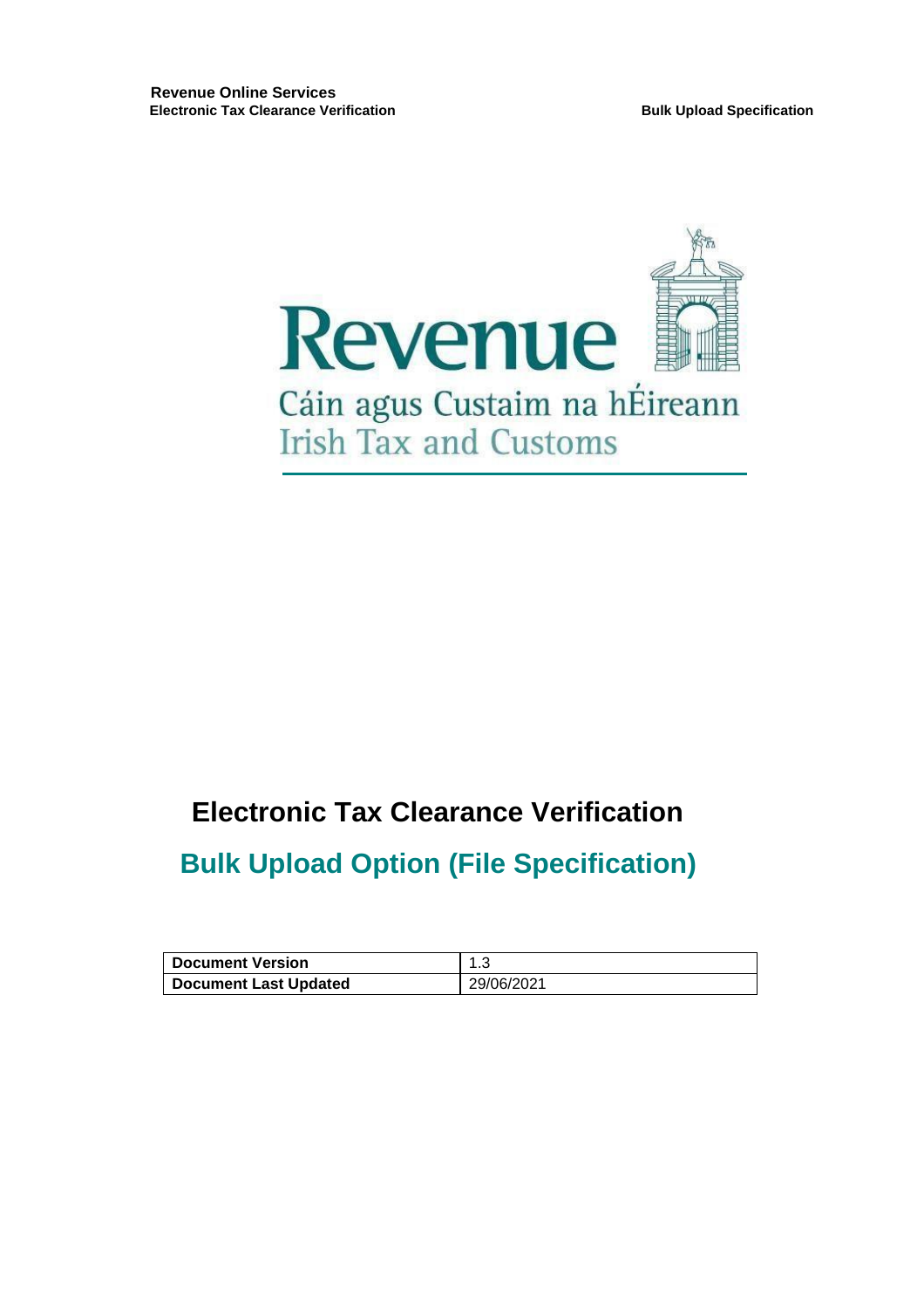# **Table of Contents**

| 1.1   |                                              |  |
|-------|----------------------------------------------|--|
| 1.2   |                                              |  |
|       |                                              |  |
| 2.1   |                                              |  |
| 2.1.1 |                                              |  |
| 2.2   |                                              |  |
|       |                                              |  |
|       |                                              |  |
| 3     | $\mathbf{0}$<br>$\mathbf{1}$<br>$\mathbf{2}$ |  |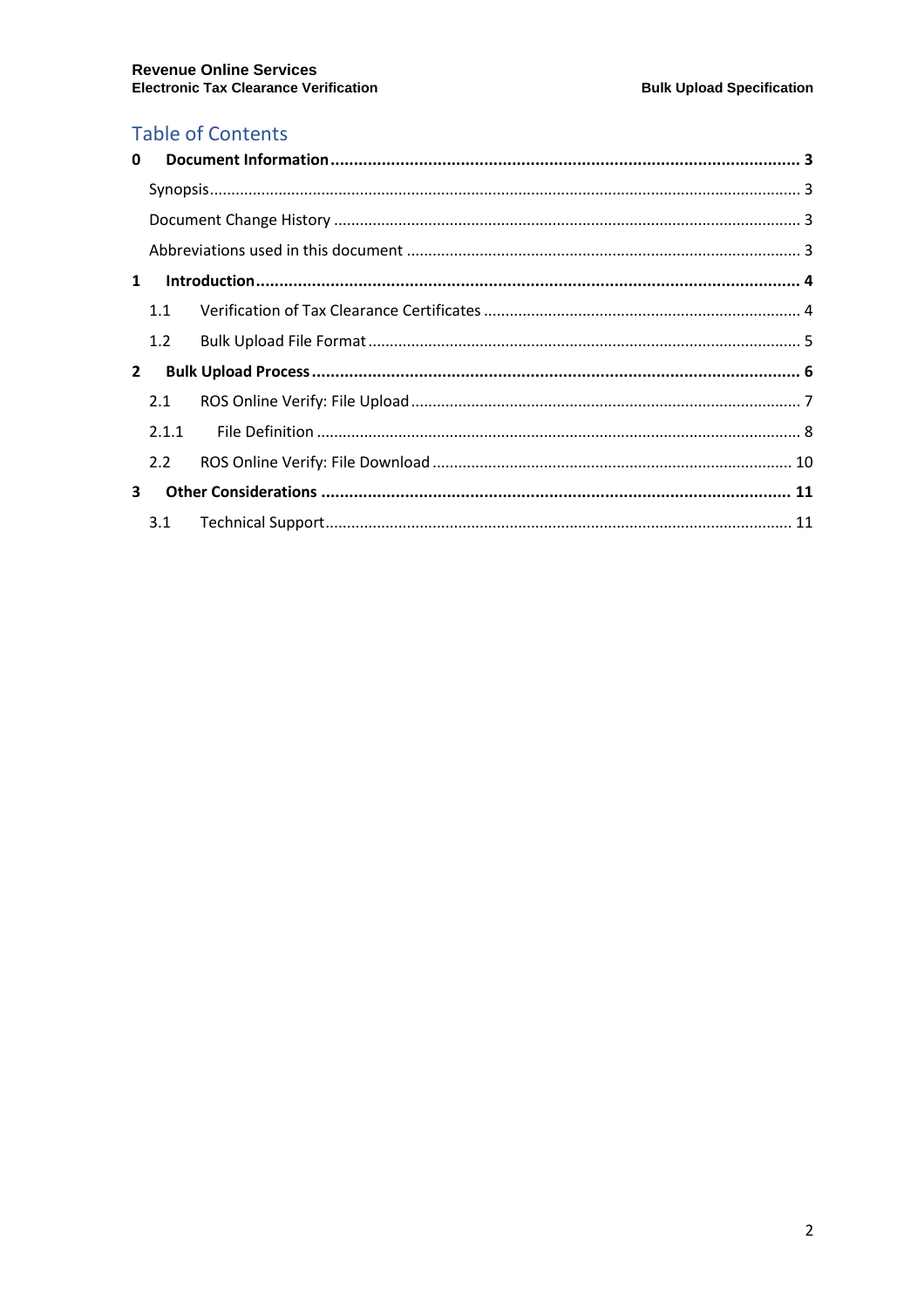# <span id="page-2-0"></span>**0 Document Information**

#### <span id="page-2-1"></span>**Synopsis**

This document contains information regarding the bulk upload option for third party verification of electronic Tax Clearance Certificates.

#### <span id="page-2-2"></span>**Document Change History**

### **Table 0-1: Change History**

| <b>Version Number</b> | <b>Sections Affected</b> | <b>Change Description</b>                                                                                                 | <b>Date</b> |
|-----------------------|--------------------------|---------------------------------------------------------------------------------------------------------------------------|-------------|
| 1.0                   | <b>ALL</b>               | Initial Version of Document                                                                                               | 28/11/2015  |
| 1.1                   | 2.2, 3.1                 | Updated screenshot to include<br>double quotes. Updated email<br>address for technical support.                           | 14/06/2016  |
| 1.2                   | 2.1.1                    | Updated to reflect the fact that<br>old style VAT Numbers are<br>valid. Also updated letters in<br>Tax Reference Numbers. | 12/10/2017  |
| 1.3                   | 2.1.1                    | Updated to reflect that there<br>are five valid taxRefnumber<br>formats.                                                  | 29/06/2021  |

### <span id="page-2-3"></span>**Abbreviations used in this document**

#### **Table 0-2: Acronyms and Abbreviations List**

| <b>Abbreviation</b> | <b>Description</b>                    |
|---------------------|---------------------------------------|
| CSV                 | Comma Separated Values                |
| PPSN                | <b>Personal Public Service Number</b> |
| <b>TRN</b>          | Tax Reference Number                  |
| <b>TCAN</b>         | <b>Tax Clearance Access Number</b>    |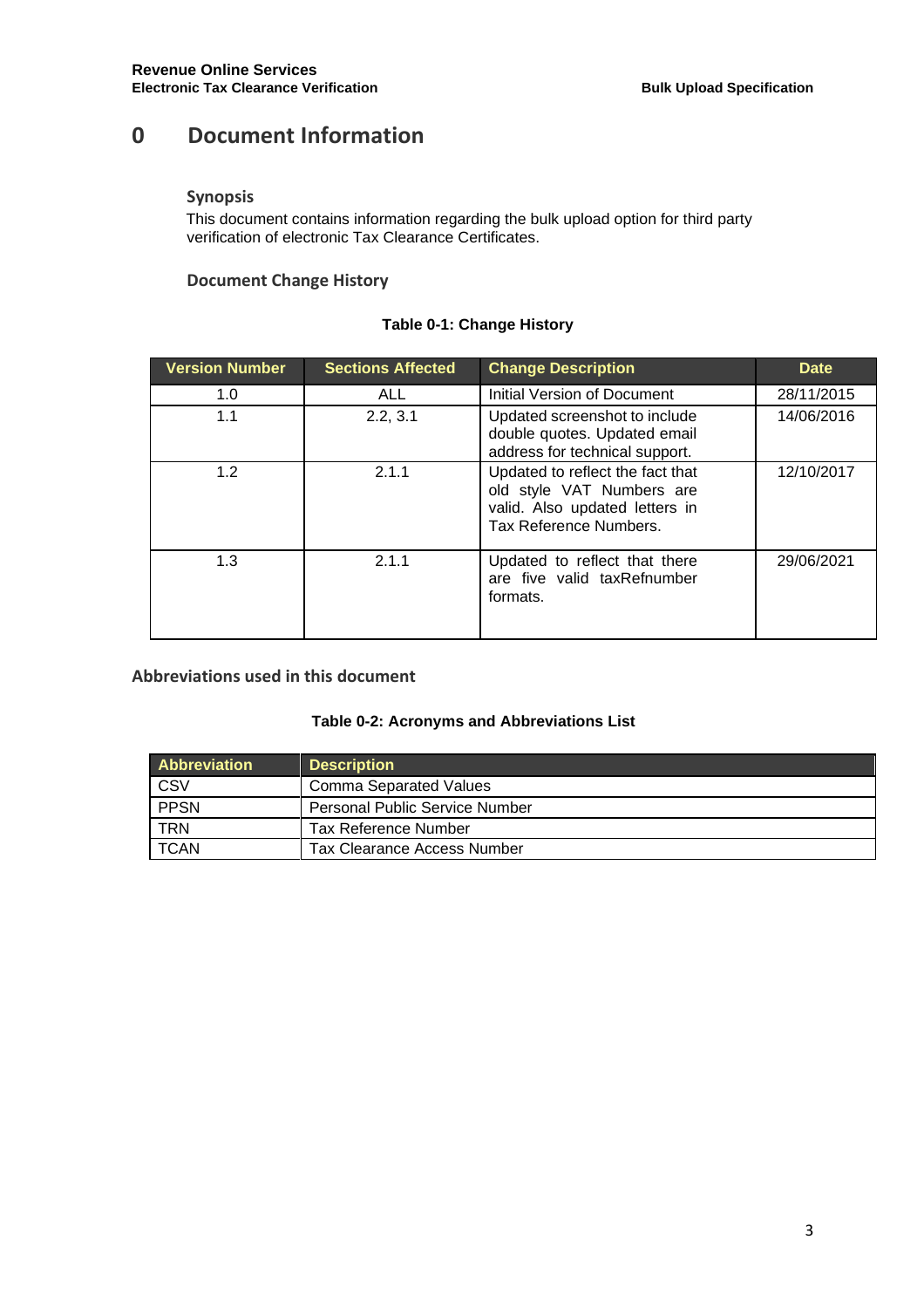# <span id="page-3-0"></span>**1 Introduction**

The electronic Tax Clearance project is designed to give effect to the legislative provisions of S95 of Finance Act 2014; which provided for electronic tax clearance and for review and rescission of tax clearance certificates.

It will provide a more up-to-date picture of a customer's Tax Clearance Certificate status on a given date and will reduce the opportunity for persons to trade on a printed Tax Clearance Certificate, which might have no bearing on the person's current Tax Clearance Certificate status.

This document describes the tax clearance verification process. This is the process used by a third party to validate the tax clearance of an individual or organisation they are doing business with.

If a customer applies for electronic Tax Clearance and are issued with an electronic Tax Clearance Certificate, it means their tax affairs are in order. They are given a Tax Clearance Access Number (TCAN) which they can give to third parties who need to check their tax clearance.

Revenue will enable third parties to verify the Tax Clearance Certificates of multiple customers electronically via ROS using a file upload feature.

## <span id="page-3-1"></span>**1.1 Verification of Tax Clearance Certificates**

The bulk upload will allow a user to verify whether or not multiple customers currently hold a valid Tax Clearance Certificate. This verification includes both electronic TCCs and paper TCCs. This means that if a customer does not currently have an electronic TCC but has a paper TCC, the system will verify that the customer has a valid TCC.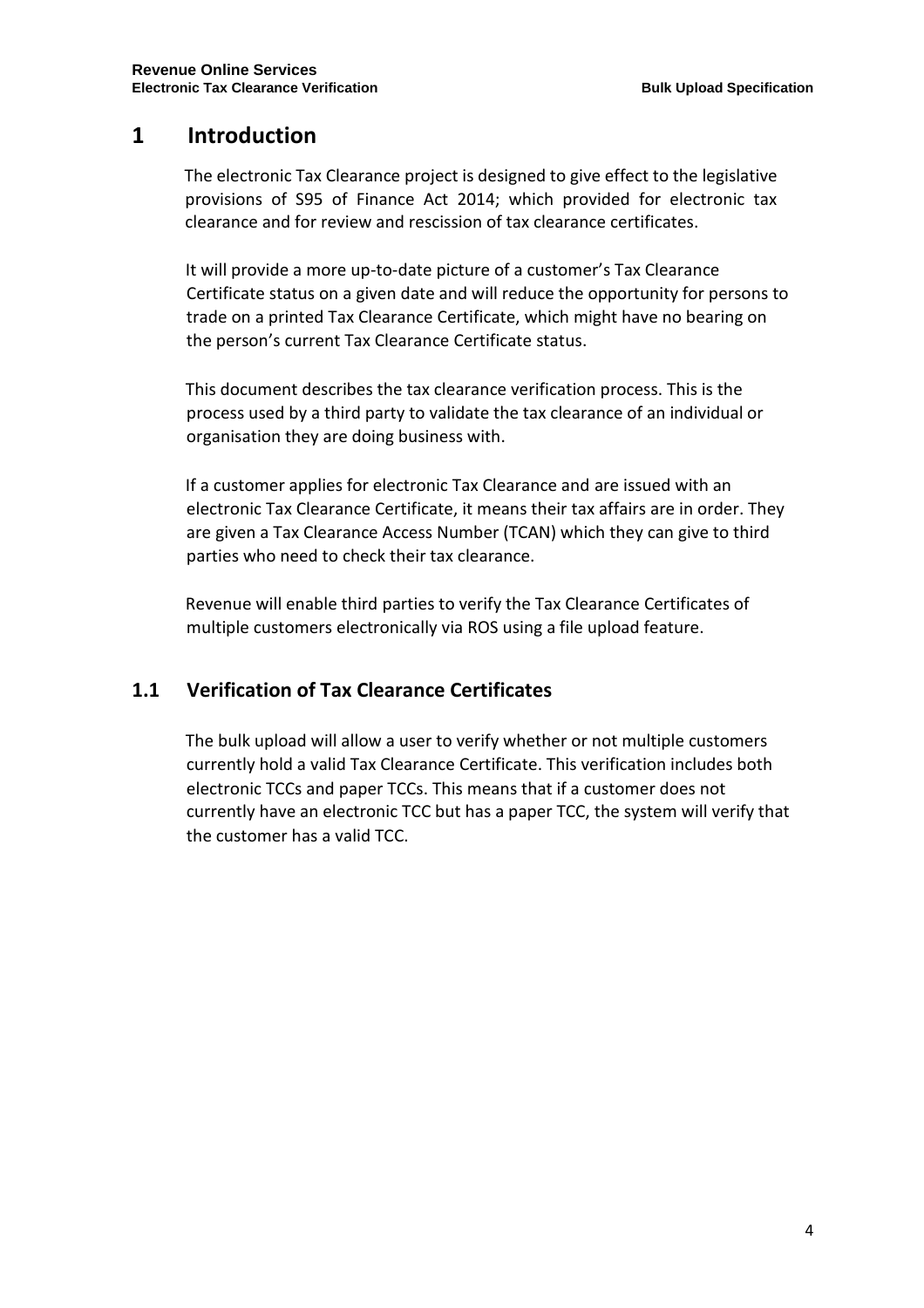## <span id="page-4-0"></span>1.2 Bulk Upload File Format

Users should create a .csv file with details of all customers they wish to verify (maximum file size to be confirmed).

This file will be in a **CSV** format. **CSV** is a simple file format used to store tabular data, such as a spreadsheet or database. Files in the **CSV** format can be imported to and exported from programs that store data in tables, such as Microsoft Excel or OpenOffice Calc. **CSV** stands for "comma-separated values".

Note: A simple method of creating a .csv file is to firstly create a spreadsheet then save as type, as in the example below:

| Save As                       |                              |                                                                                                    |      |      |   | 2<br>æ |
|-------------------------------|------------------------------|----------------------------------------------------------------------------------------------------|------|------|---|--------|
| Save in:                      | <b>Technical Writing</b>     |                                                                                                    |      |      |   |        |
|                               | Name                         | Date modified                                                                                      | Type | Size |   |        |
| My Recent<br><b>Documents</b> | $9 - 4 - 11$<br>$9 - 8 - 11$ |                                                                                                    |      |      |   |        |
| Desktop                       |                              |                                                                                                    |      |      |   |        |
| My Documents                  |                              |                                                                                                    |      |      |   |        |
|                               |                              |                                                                                                    |      |      |   |        |
| My Computer                   |                              |                                                                                                    |      |      |   |        |
|                               | File name:                   | Book1                                                                                              |      |      | ۳ | Save   |
| My Network<br><b>Places</b>   | Save as type:                | Microsoft Office Excel Workbook                                                                    |      |      | ۰ | Cancel |
|                               |                              | Unicode Text<br>Microsoft Excel 5.0/95 Workbook,<br>Microsoft Excel 97- Excel 2007 3.0/95 Workbook |      |      | ۸ |        |
|                               |                              | CSV (Comma delimited)<br>Microsoft Excel 4.0 Worksheet<br>Microsoft Excel 3.0 Worksheet            |      |      | ۰ |        |

Figure 1: Screenshot showing file being saved in CSV format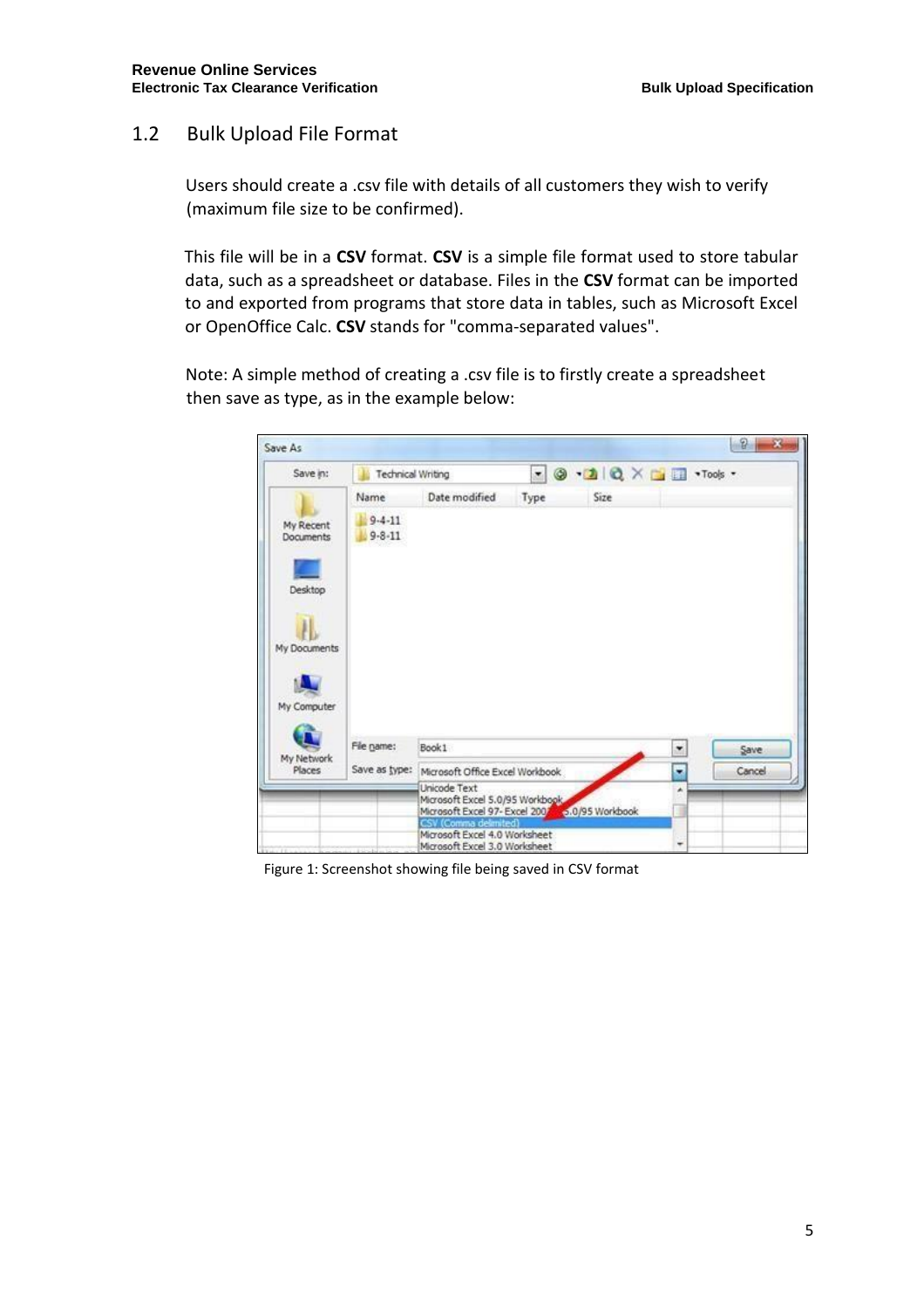# <span id="page-5-0"></span>**2 Bulk Upload Process**

The eTC verify function will be available to third party customers from the ROS 'MyServices' as highlighted in the screenshot below.

| Cáin agus Custaim na hÉireann<br><b>MY SERVICES</b><br><b>Irish Tax and Customs</b>                                                         | <b>REVENUE RECORD</b><br><b>PROFILE</b><br><b>WORK IN PROGRESS</b><br><b>ADMIN SERVICES</b>                                                                                                                                                                                                                                              |
|---------------------------------------------------------------------------------------------------------------------------------------------|------------------------------------------------------------------------------------------------------------------------------------------------------------------------------------------------------------------------------------------------------------------------------------------------------------------------------------------|
| Revenue Record:                                                                                                                             | <b>Returns and Payments</b><br><b>Tax Clearance Certificate Issued.</b>                                                                                                                                                                                                                                                                  |
| $\circledcirc$<br>Open Revenue Record                                                                                                       | File a Return                                                                                                                                                                                                                                                                                                                            |
| You have 3 new documents in your Revenue<br>Record.<br>Services:                                                                            | Complete a Form On-line<br>Select a return you would like to complete now. You will be given the option of filing the return with or without a<br>payment.<br>$\overline{\tau}$<br>Select a tax type                                                                                                                                     |
| $\odot$<br><b>RE</b> Manage Tax Registrations<br>$\odot$<br>Download Pre-populated Returns<br>$\circledcirc$<br>Manage Financial Statements | Upload Form(s) Completed Off-line<br>Select the type of return from the drop-down list to upload a return completed off-line.<br>v.<br>Select a return type                                                                                                                                                                              |
| $\circledcirc$<br>Secure Upload/Download Service                                                                                            | Payments & Refunds<br>Submit a Payment                                                                                                                                                                                                                                                                                                   |
| $\odot$<br>Mobile Access<br>$\odot$<br>Manage LPT / HC arrears                                                                              | You can choose to make a payment or declaration against a registered tax by selecting a payment type from the<br>below drop-down list.<br>Select a payment type<br>$\overline{\mathbf{v}}$                                                                                                                                               |
| $\circledcirc$<br>View Property History<br>$\odot$<br><b>RE</b> Manage Tax Clearance                                                        | <b>Payment Details</b><br>You can choose to make and receive payments to and from Revenue using your bank account by means of ROS<br>Debit Instruction and Direct Debit. You can also make payments using MasterCard or VISA debit and credit cards.<br>Certain repayments or refunds can be made by means of Electronic Funds Transfer. |
| $\circledcirc$<br><b>B</b> Verify Tax Clearance                                                                                             | Manage Bank Accounts                                                                                                                                                                                                                                                                                                                     |
|                                                                                                                                             | $\bullet$<br>Other Services<br>VAT<br>VAT MOSS                                                                                                                                                                                                                                                                                           |
|                                                                                                                                             | Information:                                                                                                                                                                                                                                                                                                                             |
|                                                                                                                                             | The last login with this certificate was on Tue 7 Apr 2015 at 16:42.                                                                                                                                                                                                                                                                     |

Figure 2: Screenshot showing eTC verify function on ROS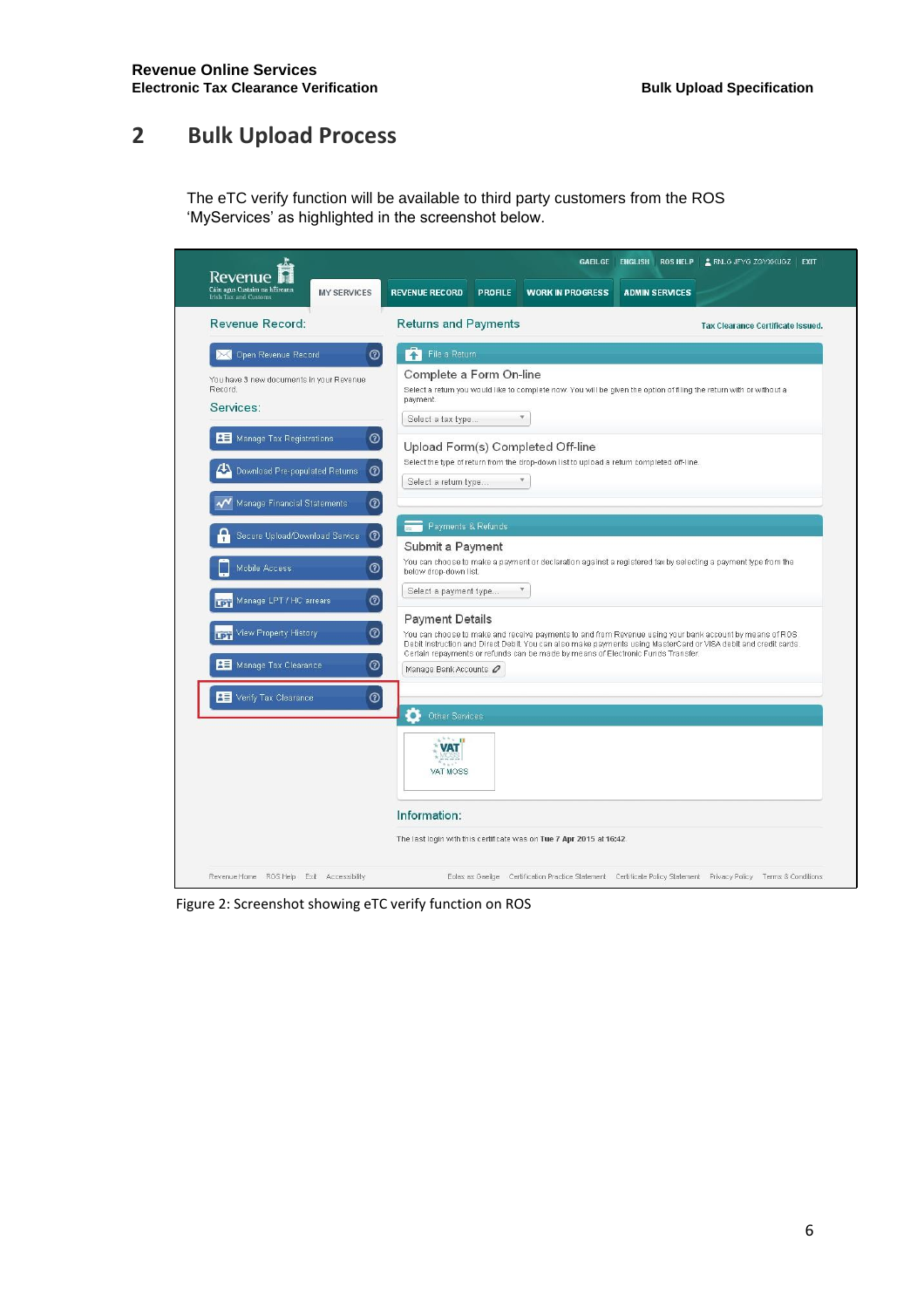After signing into ROS and choosing the "Verify Tax Clearance", the file can be uploaded as follows;

| <b>Verify Tax Clearance</b> |                                                                                                                                                                                                                                                                                                                                             |                       |         |  |
|-----------------------------|---------------------------------------------------------------------------------------------------------------------------------------------------------------------------------------------------------------------------------------------------------------------------------------------------------------------------------------------|-----------------------|---------|--|
|                             | In order to verify the tax clearance of a customer you must add the customer's Tax Reference Number and Access Number by selecting the "Add" option.                                                                                                                                                                                        |                       |         |  |
| file for upload click here. | Alternatively if you wish to verify the tax clearance status of more than one customer you can select the "Upload" option to upload a file containing the details of each<br>customer. If choosing this option you must also provide the Tax Reference Number and Access Number of each customer you wish to verify. To download a template |                       |         |  |
|                             | Once you have selected your verification option click "Verify" to carry out the verification process.                                                                                                                                                                                                                                       |                       |         |  |
|                             | <b>Tax Reference Number:</b>                                                                                                                                                                                                                                                                                                                | <b>Access Number:</b> |         |  |
|                             | 1234567A                                                                                                                                                                                                                                                                                                                                    | 123456                | Edit    |  |
|                             | 1234567B                                                                                                                                                                                                                                                                                                                                    | 654321                | Edit    |  |
|                             | 1234567C                                                                                                                                                                                                                                                                                                                                    | 123123                | Edit    |  |
|                             | 1234567D                                                                                                                                                                                                                                                                                                                                    | 111111                | Edit    |  |
|                             | 1234567E                                                                                                                                                                                                                                                                                                                                    | 654789                | Edit    |  |
|                             |                                                                                                                                                                                                                                                                                                                                             |                       |         |  |
|                             |                                                                                                                                                                                                                                                                                                                                             | Upload ±              | $Add +$ |  |

Figure 3: Screenshot showing Verify Tax Clearance file uploaded

## <span id="page-6-0"></span>2.1 ROS Online Verify: File Upload

A third party will have an option to upload a list of customers to verify eTC for in CSV format. The field required on the file will be:

- Tax Reference Number
- Tax Clearance Access Number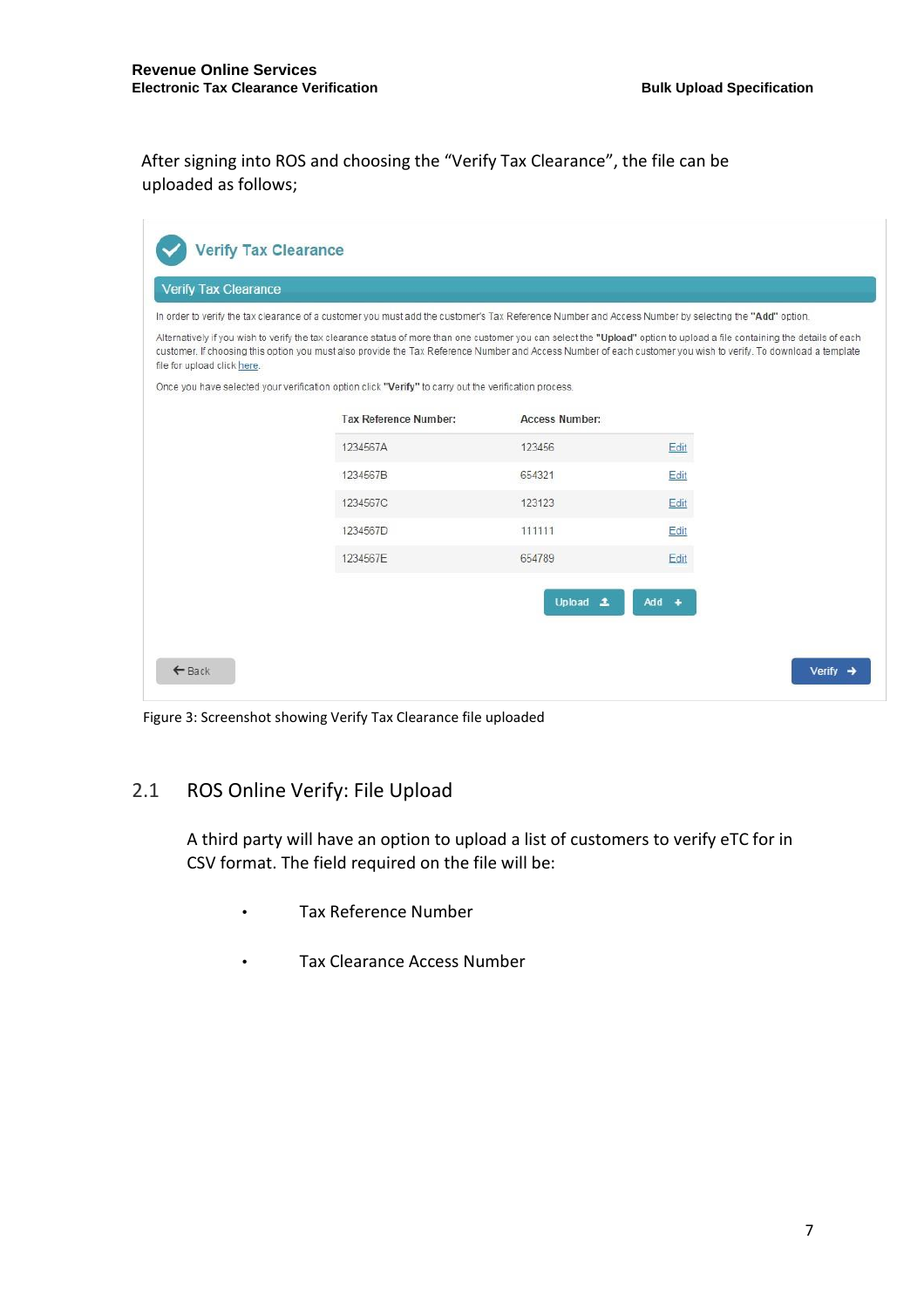### <span id="page-7-0"></span>2.1.1 File Definition **Table 1.0 Field Types**

| <b>Name</b>                                                       | <b>Type</b>    | <b>Description</b>                                                                                                                                                                                                                                                                                                                                                         | <b>Required</b> |
|-------------------------------------------------------------------|----------------|----------------------------------------------------------------------------------------------------------------------------------------------------------------------------------------------------------------------------------------------------------------------------------------------------------------------------------------------------------------------------|-----------------|
| taxRefNumber                                                      | String         | Tax Reference Number (TRN) or PPSN of<br>customer for which tax clearance is being verified.<br>There are five valid formats:<br><b>NNNNNNX</b> (e.g. 1234567A)<br>$\bullet$<br><b>NNNNNNXX</b> (e.g. 1234567AH)<br>$\bullet$<br><b>NXNNNNNX</b> (e.g. 8A12345T)<br>$\bullet$<br><b>XNNNNNNX</b> (e.g. T1234567A)<br>$\bullet$<br>XNNNNNNXX (e.g. T1234567AH)<br>$\bullet$ | <b>Yes</b>      |
| taxClearanceAccessNumber<br>Flastrante Tay Alesrange Verification | <b>Numeric</b> | Tax Clearance Access Number of the customer the<br>third party is verifying:<br><b>NNNNNN</b> (e.g. 123456)<br>$\bullet$<br>Dulle Holand Constitution                                                                                                                                                                                                                      | <b>Yes</b>      |

**Electronic Tax Clearance Verification Server All Server Specification Bulk Upload Specification** 

An example of a template upload file is shown below.

| tax_clearance_verify-example.csv - Notepad         |  |                                     |  |
|----------------------------------------------------|--|-------------------------------------|--|
| File Edit Format View Help                         |  |                                     |  |
| 1234567T, 234567<br>232343, 545545<br>4fdf, 244dfd |  | Tax Reference Number, Access Number |  |

Figure 4: Tax Clearance verify example

Upon selecting the file (via file picker), and pressing the "Verify" button, the system will verify the status of each customer contained in the file.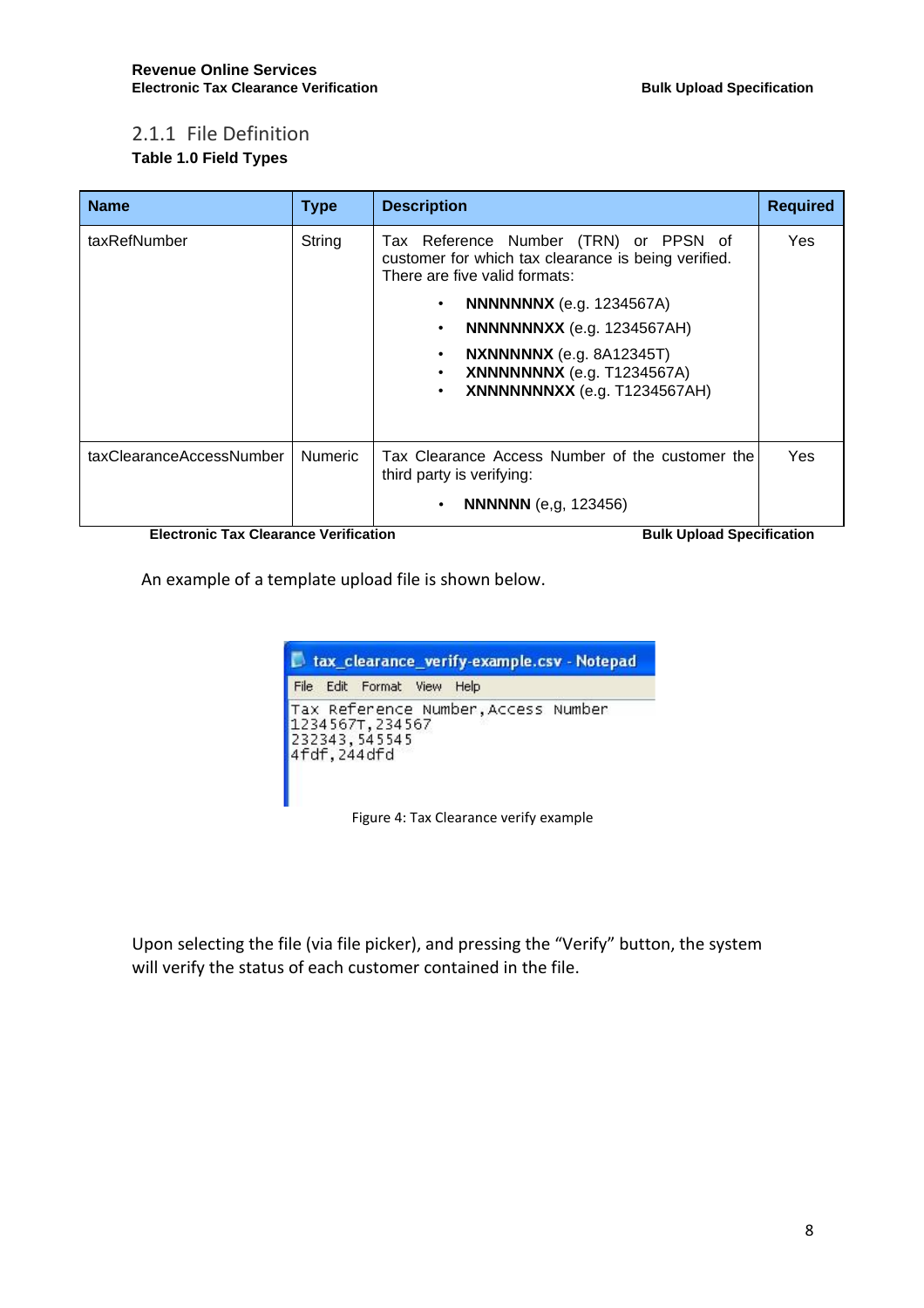| Tax Clearance Status Results: |                    |                              |
|-------------------------------|--------------------|------------------------------|
| <b>Tax Reference Number:</b>  | Name:              | Status:                      |
| 1234567A                      | MR. JOHN SMITH     | Tax Clearance cert Issued    |
| 1234567B                      |                    | Customer Not Found           |
| 1234567C                      | <b>COMPANY BBB</b> | No Tax Clearance Cert Issued |
| 1234567D                      | MR. JOE BLOGGS     | Invalid Access Number        |
| 1234567E                      | MISS A. O'HARA     | Tax Clearance Cert Issued    |
|                               |                    | Download &                   |

Figure 5: Screenshot showing Verify Tax Clearance screen

The four possible results are;

- 1. Tax Clearance Cert Issued.
- 2. No Tax Clearance Cert Issued.
- 3. Customer not found.
- 4. Invalid Access Number

Users can choose to print the details from the screen and/or download the results into a file using the buttons provided.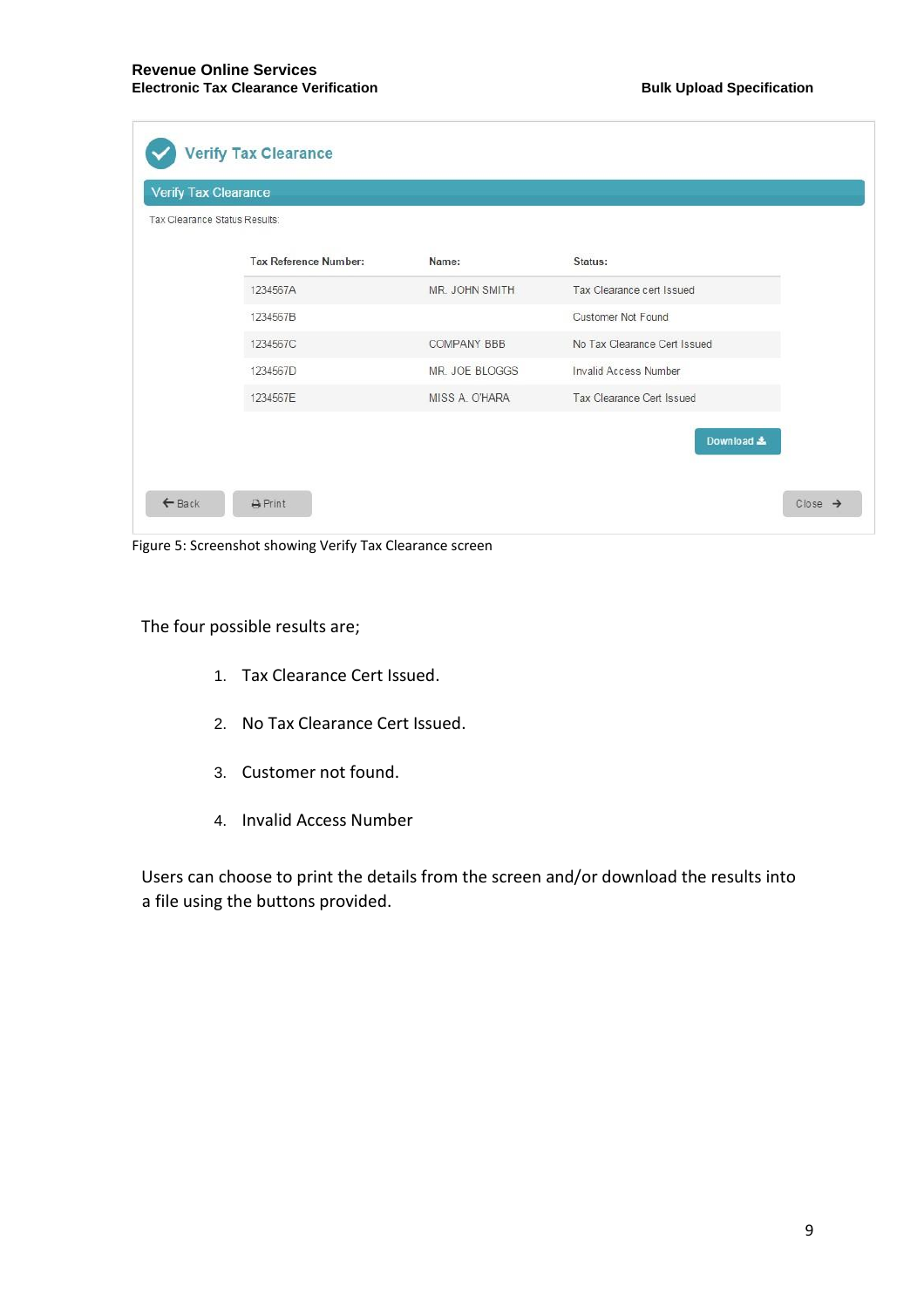### <span id="page-9-0"></span>2.2 ROS Online Verify: File Download

A third party will have an option to download the results of eTC verification in CSV format. The fields stored in the file will be:

- Tax Reference Number
- Name
- Status

An example of the download file is shown below.

```
sample_verification_results.csv E3
"Tax Reference Number", "Name", " Status"
"1234567A", "MR JOE BLOGGS", "No Tax Clearance Cert Issued"
"2234567GH", "MRS A.N.OTHER", "No Tax Clearance Cert Issued"
```
Figure 6: Screenshot showing sample verification results